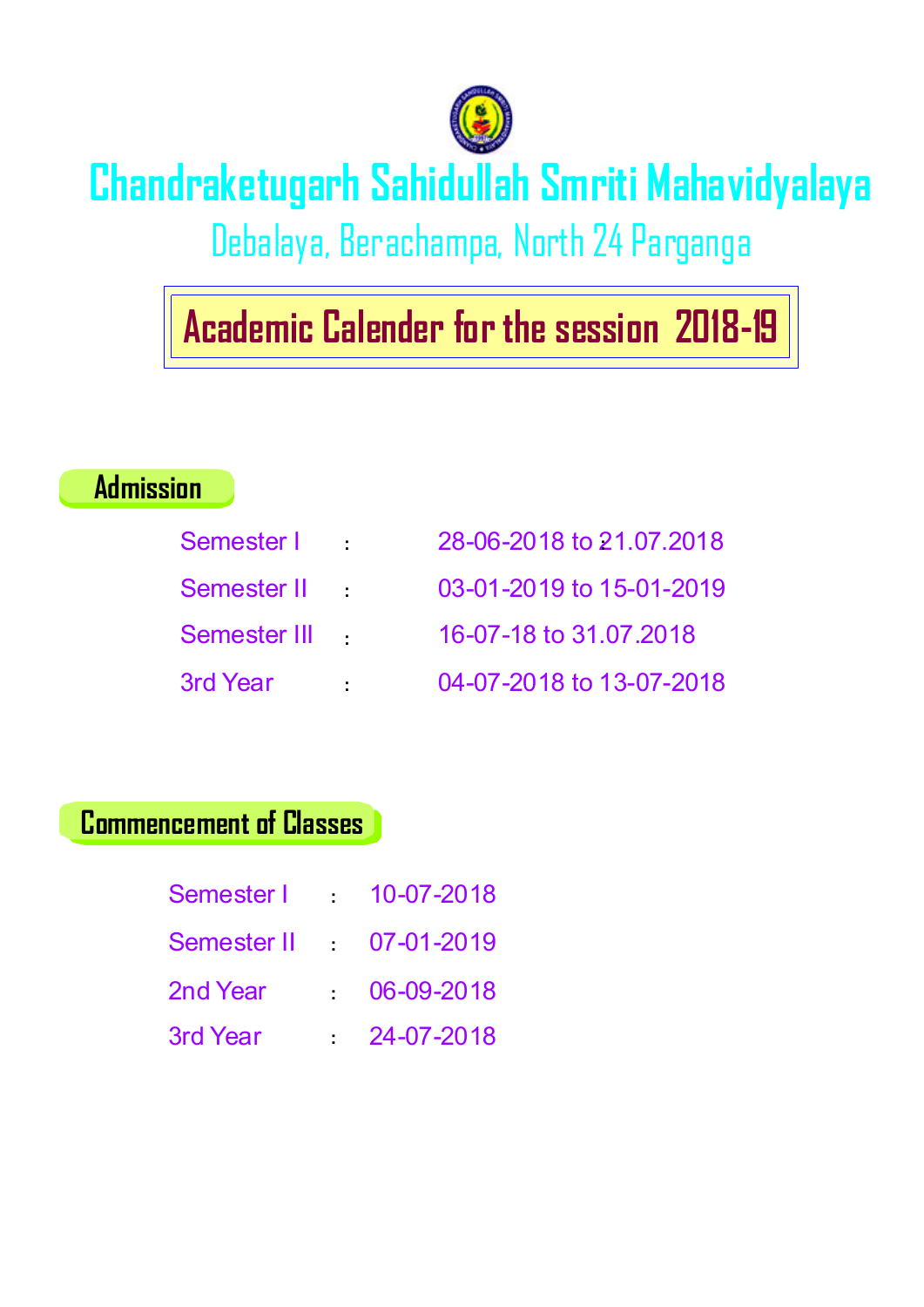### **Examination**

| Examination                                                                |  |  |
|----------------------------------------------------------------------------|--|--|
| <b>Internal Examination</b><br>December, 2019<br>Semester I<br>$\sim 10^7$ |  |  |
| Semester II :<br><b>June, 2019</b>                                         |  |  |
| 28-01-2019 to 02-02-2019<br>2nd Year<br>$\mathcal{L}^{\text{max}}$         |  |  |
| 3rd Year<br>$03-01-2019$ to $07-01-2019$                                   |  |  |
| <b>End Semester University Examination</b>                                 |  |  |
| 18-12-2018 to 26-12-2018<br>Semester I :                                   |  |  |
| Semester II :<br>04-07-2019 to 19-07-2019                                  |  |  |
| Semester III :<br>12-12-2019 to 26-12-2019                                 |  |  |
|                                                                            |  |  |
|                                                                            |  |  |
| <mark>Result</mark>                                                        |  |  |
| <b>Internal Examination</b><br>1st sem (06.02.2019)                        |  |  |
| End Semester Examination 2nd sem (07-09-2019)                              |  |  |

|                | Semester I : 18-12-2018 to 26-12-2018 |
|----------------|---------------------------------------|
|                | Semester II 04-07-2019 to 19-07-2019  |
| Semester III : | 12-12-2019 to 26-12-2019              |

# **Result**

| Examination<br><b>Internal Examination</b>                                                                                                                              |  |  |
|-------------------------------------------------------------------------------------------------------------------------------------------------------------------------|--|--|
| Semester I December, 2019<br>Semester II June, 2019<br>$\frac{28-01-2019 \text{ to } 02-02-2019}{20}$<br>2nd Year<br>$\frac{1}{2}$ 03-01-2019 to 07-01-2019<br>3rd Year |  |  |
| <b>End Semester University Examination</b><br>Semester   18-12-2018 to 26-12-2018<br>Semester II 04-07-2019 to 19-07-2019<br>Semester III 12-12-2019 to 26-12-2019      |  |  |
| Result                                                                                                                                                                  |  |  |
| <b>Internal Examination</b><br>1st sem (06.02.2019)                                                                                                                     |  |  |
| End Semester Examination 2nd sem (07-09-2019)<br><b>Term End Examination</b><br>2nd year (05.08.2019)<br>3rd year (09.05.2019)                                          |  |  |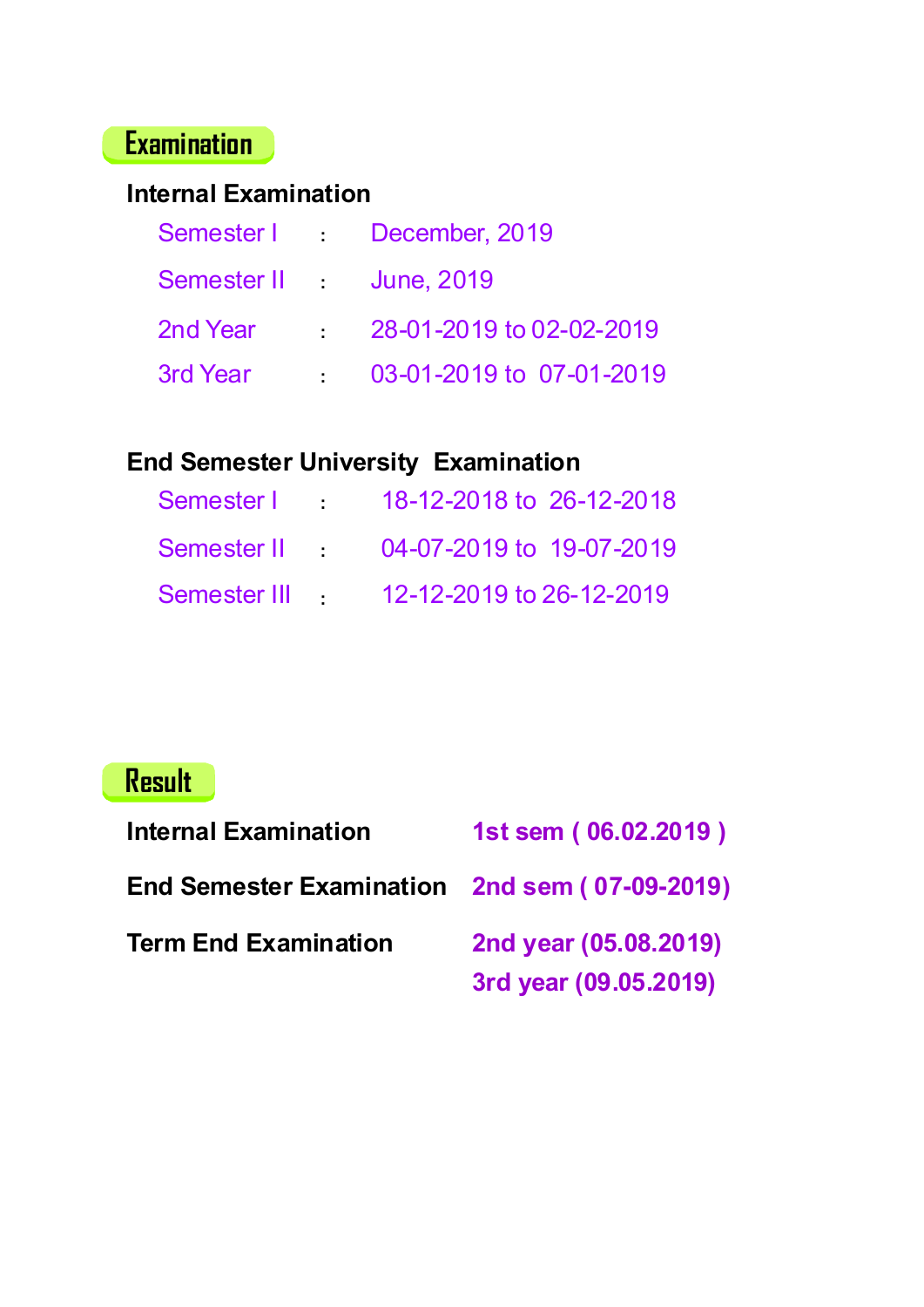**Orientation Programme:**<br>
Contentation Programme:<br>
Orientation of newly admitted 1st Semester Students : 2nd Week of August<br>
Orientation of new library users regarding Library Facilities. 2nd Week of August<br>
Cultural Activ **Activities**<br>
Orientation Orien/Wig admitted 1st Semester Students : 2nd Week of August<br>
Orientation of new litrary users regarding Library Facilities: 2nd Week of August<br>
Cultural Activities:<br>
Cultural Competitions : 22.0 **Activities**<br>Orientation of newly admitted 1st Semester Students : 2nd Week of August<br>Orientation of new library users regarding Library Facilities: 2nd Week of August<br>Cultural Activities:<br>Cultural Competitions : 22.02.201 **Activities**<br>Orientation of new ly admitted 1st Semester Students : 2nd Week of August<br>Orientation of new library users regarding Library Facilities: 2nd Week of August<br>Cultural Activities:<br>Cultural Competitions : 22.02.20 **Activities**<br>
Orientation *C*heory admitted 1st Semester Students : 2nd Week of August<br>
Orientation of new library users regarding Library Facilities: 2nd Week of August<br>
Cultural Activities:<br>
Cultural Competitions : 22.02 **Activities**<br>Orientation Programme:<br>Orientation of new jubarity users regarding Library Facilities: 2nd Week of August<br>Cultural Activities:<br>Cultural Competitions : 22.02.2019 - 24.02.2019<br>Cultural Competitions : 22.02.2019 **Activities**<br>
Orientation Programme:<br>
Orientation of new library users regarding Library Facilities: 2nd Week of August<br>
Cultural Activities:<br>
Cultural Connettitions: 22.02.2019 - 24.02.2019<br>
Firsthers' Welcome :<br>
Cultural **Activities**<br>
Orientation Programme:<br>
Orientation of newly admitted 1st Semester Students : 2nd Week of August<br>
Orientation of new library users regarding Library Facilities: 2nd Week of August<br>
Cultural Activities:<br>
Cultu **Activities**<br> **Orientation Programme:**<br>
Orientation of newly admittled 1st Semester Students : 2nd Week of August<br>
Orientation of newl ilbrary users regarding Library Facilities: 2nd Week of August<br>
Cultural Activities:<br>
C **Activities**<br>
Orientation Programme:<br>
Orientation of newly admitted 1st Semester Students : 2nd Week of August<br>
Orientation of new library users regarding Library Facilities: 2nd Week of August<br>
Cultural Activities:<br>
Cultu **Antivities**<br>
Orientation Programme:<br>
Orientation of newly admitted 1st Semester Students: 2nd Week of August<br>
Orientation of new library users regarding Library Facilities: 2nd Week of August<br>
Cultural Activities:<br>
Cultur **Antivities**<br>
Orientation Programme:<br>
Orientation of newly admittled 1st Semester Students: 2nd Week of August<br>
Orientation of newlibrary users regarding Library Facilities: 2nd Week of August<br>
Cultural Activities:<br>
Cultur **Activities**<br>
Orientation Programme:<br>
Orientation of newly admitted 1st Semester Students : 2nd Week of August<br>
Orientation of new library users regarding Library Facilities: 2nd Week of August<br>
Cultural Activities:<br>
Cultu **Activities**<br>
Orientation of newly admitted 1st Semester Students : 2nd Week of August<br>
Orientation of newly admitted 1st Semester Students : 2nd Week of August<br>
Cultural Activities:<br>
Cultural Competitions : 22.02.2019 - 2 **Activities**<br>
Orientation of new) admitted 1st Semester Students : 2nd Week of August<br>
Orientation of new library users regarding Library Facilities: 2nd Week of August<br>
Cultural Activities:<br>
Cultural Competitions : 22.02. **Activities**<br>
Orientation of new jardimeted 1st Semester Students : 2nd Week of August<br>
Orientation of new jardimeted 1st Semester Students : 2nd Week of August<br>
Cultural Activities:<br>
Cultural Competitions : 22.02.2019 - 2 **Activities**<br>
Orientation Programme:<br>
Orientation of newly admitted 1st Semester Students : 2nd Week of August<br>
Orientation of newlibrary users regarding Library Facilities:<br>
Cultural Activities:<br>
Cultural Competitions : 2 **Activities**<br>
Orientation of newly admitted 1st Semester Students : 2nd Week of August<br>
Orientation of newlibrary users regarding Library Facilities: 2nd Week of August<br>
Cultural Activities:<br>
Cultural Competitions : 22.02. **Activities**<br>
Orientation of newly admitted 1st Semester Students : 2nd Week of August<br>
Orientation of newly admitted 1st Semester Students : 2nd Week of August<br>
Cultural Activities :<br>
Cultural Competitions : 22.02.2019 - **Activities**<br>
Orientation Orienviy admitted 1st Semester Students : 2nd Week of August<br>
Orientation of new library users regarding Library Facilities. 2nd Week of August<br>
Cultural Activities:<br>
Cultural Competitions : 22.02 **Activities**<br>
Orientation of new jarditred 1st Semester Students : 2nd Week of August<br>
Orientation of new jarding users regarding Library Facilities. 2nd Week of August<br>
Cultural Activities:<br>
Cultural Competitions : 22.02. **Activities**<br>
Orientation of new ly admitted 1st Semester Students : 2nd Week of August<br>
Orientation of new litrary users regarding Library Facilities: 2nd Week of August<br>
Cultural Activities:<br>
Cultural Competitions : 22.0 **Activities**<br>
Orientation of new ly admitted 1st Semester Students : 2nd Week of August<br>
Orientation of new library users regarding Library Eacilities. 2nd Week of August<br>
Cultural Activities:<br>
Cultural Competitions : 22.0 **Activities**<br>
Orientation of new judentitied 1st Semester Students : 2nd Week of August<br>
Orientation of new judentitied 1st Semester Students : 2nd Week of August<br>
Cultural Activities:<br>
Cultural Competitions : 22.02.2019 -**Antivities**<br>
Orientation Programme:<br>
Orientation of new) womittited 1st Semester Students: 2nd Week of August<br>
Orientation of new literary users regarding Library Facilities: 2nd Week of August<br>
Cultural Activities:<br>
Cult **Activities**<br>Orientation Programme:<br>Orientation of newly admitted 1st Semester Students : 2nd Week of August<br>Orientation of newly admitted 1st Semester By Facilities: 2nd Week of August<br>Cultural Competitions : 22.02.2019<br>Q Colutural Activities:<br>
Cultural Activities:<br>
Cultural Competitions : 22.02.2019 - 24.02.2019<br>
Quiz Contest 23.02.2019<br>
Freshers' Welcome :<br>
Freshers' Welcome :<br>
Freshers' Welcome :<br>
Sirgin Protor : Every last Tuesday of a Cultural Competitions : 22.02.2019 - 24.02.2019<br>Cultz Contest 23.02.2019<br>Freshers Welcome :<br>Freshers Welcome :<br>Annual Fest<br>Parewell Programme<br>Srijan Prohor : Every last Tuesday of a month<br>Basantostav : 1st Week of April<br>19 Freshers' Welcome :<br>
Arnual Fest<br>
Arnual Fest<br>
Arnual Fest<br>
Francwell Programme<br>
Srijan Prohor : Every last Tuesday of a month<br>
Basantostav : 1st Week of April<br>
Aprils Programme :<br>
Annual Sports<br>
Leher Class Sports Competi er Students : 2nd Week of August<br>Library Facilities: 2nd Week of August<br>24.02.2019<br>a month<br>December to February<br>al days:<br>o February 2019